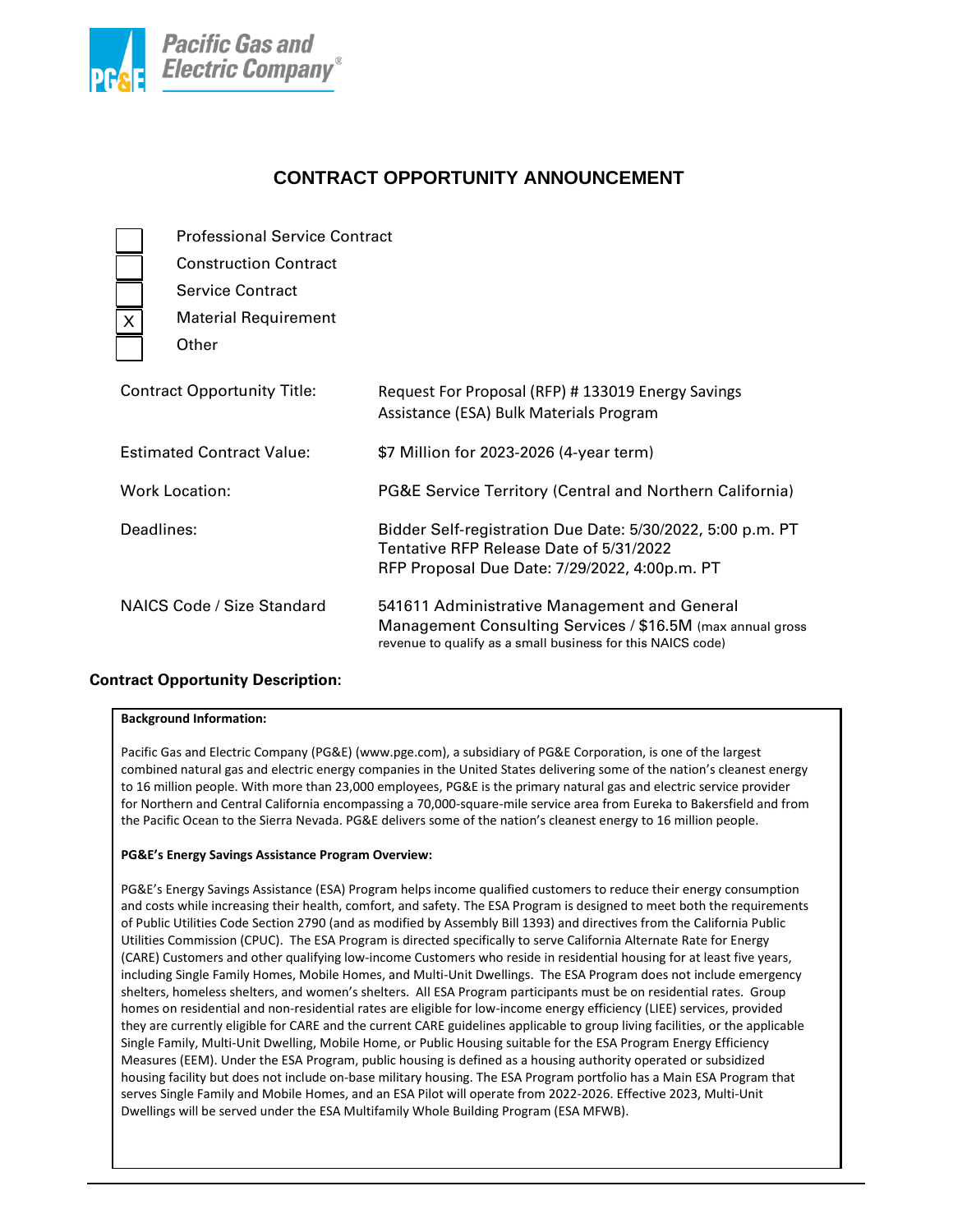

# **ESA Bulk Materials Program Administrator Opportunity Description:**

The RFP purpose is to select a Bidder(s) to administer the ESA Bulk Materials Program required to support the 2023-2026 ESA Program. The ESA Bulk Materials Program may serve the ESA Main, ESA MFWB, or ESA Pilot Programs, but bidders RFP responses **must not** include this contingency of other potential ESA program inclusion. Bidder's RFP responses and proposal will require details to support their administration and management of materials and/or equipment related to the following EEM's which shall include, but are not limited to:

- Appliance Installation Measures
- HVAC Measures
- Domestic Hot Water Measures
- Lighting Measures
- Enclosure/Weatherization Measures

Bidder(s) must be able to support delivery to all PG&E's Service territory locations. See attached PG&E Service Territory for illustrative purposes only and does not imply limitations or the areas designated for this RFP.

The ESA Bulk Materials Program Administrator contract budget is \$7M for a 4-year term 2023-2026 and covers the Program's operation costs.

#### **Bidder Supply Chain Responsibility Requirements:**

The selected Bidder(s) will be asked to comply with PG&E's Supply Chain Responsibility policies and procedures at: [https://www.pge.com/en\\_US/for-our-business-partners/purchasing-program/suppliers/supply-chain](https://www.pge.com/en_US/for-our-business-partners/purchasing-program/suppliers/supply-chain-responsibility/current-suppliers.page?ctx=large-business)[responsibility/current-suppliers.page?ctx=large-business;](https://www.pge.com/en_US/for-our-business-partners/purchasing-program/suppliers/supply-chain-responsibility/current-suppliers.page?ctx=large-business) and will need to provide a detailed description of their internal, specific, supplier responsibility program and practices.

#### **Bidder RFP Conduct Requirements:**

Bidder's, their employees, subcontractors and sub-suppliers, must adhere to PG&E's Supplier Code of Conduct when providing goods and services to PG&E as outlined at[: http://www.pgecorp.com/corp/about-us/compliance](http://www.pgecorp.com/corp/about-us/compliance-ethics/program/third-party-code-conduct.page)[ethics/program/third-party-code-conduct.page](http://www.pgecorp.com/corp/about-us/compliance-ethics/program/third-party-code-conduct.page)

**RFP Pre-Bid Meeting** – A Pre-Bid RFP Meeting prior to the RFP being released will be held to only discuss the materials and equipment used and required to be administered under PG&E's Bulk Material Programs

**RFP Pre-Bid Meeting Date/Time:** Friday, May 20th,2022: 9:00 AM-10:00 AM

### **RFP Pre-Bid Virtual Meeting Location:**

Microsoft Teams meeting **Join on your computer or mobile app**  [Click here to join the meeting](https://teams.microsoft.com/l/meetup-join/19%3ameeting_ZTFkNTE2MDMtNzdhNy00NzdmLWJlNTAtOTQ0MzFjMzY2NjM1%40thread.v2/0?context=%7b%22Tid%22%3a%2244ae661a-ece6-41aa-bc96-7c2c85a08941%22%2c%22Oid%22%3a%2221d38e40-4122-434c-a765-abd158f20978%22%7d) **Or call in (audio only)** [+1 415-906-0873,248248217#](tel:+14159060873,,248248217# ) United States, San Francisco Phone Conference ID: 248 248 217# [Find a local number](https://dialin.teams.microsoft.com/f67b92ca-d71f-42b6-8e87-03270c2d4bee?id=248248217) | [Reset PIN](https://mysettings.lync.com/pstnconferencing) Need Help with Teams? Click on the Help option in this invite to connect you directly to our Teams at PG&E Training site! [Learn More](https://aka.ms/JoinTeamsMeeting) [| Help](https://pge.sharepoint.com/sites/Office365Hub/SitePages/Teams-at-PG&E.aspx) [| Meeting options](https://teams.microsoft.com/meetingOptions/?organizerId=21d38e40-4122-434c-a765-abd158f20978&tenantId=44ae661a-ece6-41aa-bc96-7c2c85a08941&threadId=19_meeting_ZTFkNTE2MDMtNzdhNy00NzdmLWJlNTAtOTQ0MzFjMzY2NjM1@thread.v2&messageId=0&language=en-US) \_\_\_\_\_\_\_\_\_\_\_\_\_\_\_\_\_\_\_\_\_\_\_\_\_\_\_\_\_\_\_\_\_\_\_\_\_\_\_\_\_\_\_\_\_\_\_\_\_\_\_\_\_\_\_\_\_\_\_\_\_\_\_\_\_\_\_\_\_\_\_\_\_\_\_\_\_\_\_\_

#### **How to Respond to this RFP Contract Opportunity Announcement**:

Bidders who desire to participate in this RFP must self-register in PowerAdvocate by 5/30/2022, 5:00 p.m. PT, at <https://www.poweradvocate.com/pR.do?okey=133019&pubEvent=true> .

#### **If Additional Questions, Contact:**

Michelle Cheng Principal Category Leader [Michelle.Cheng@pge.com](mailto:Michelle.Cheng@pge.com)